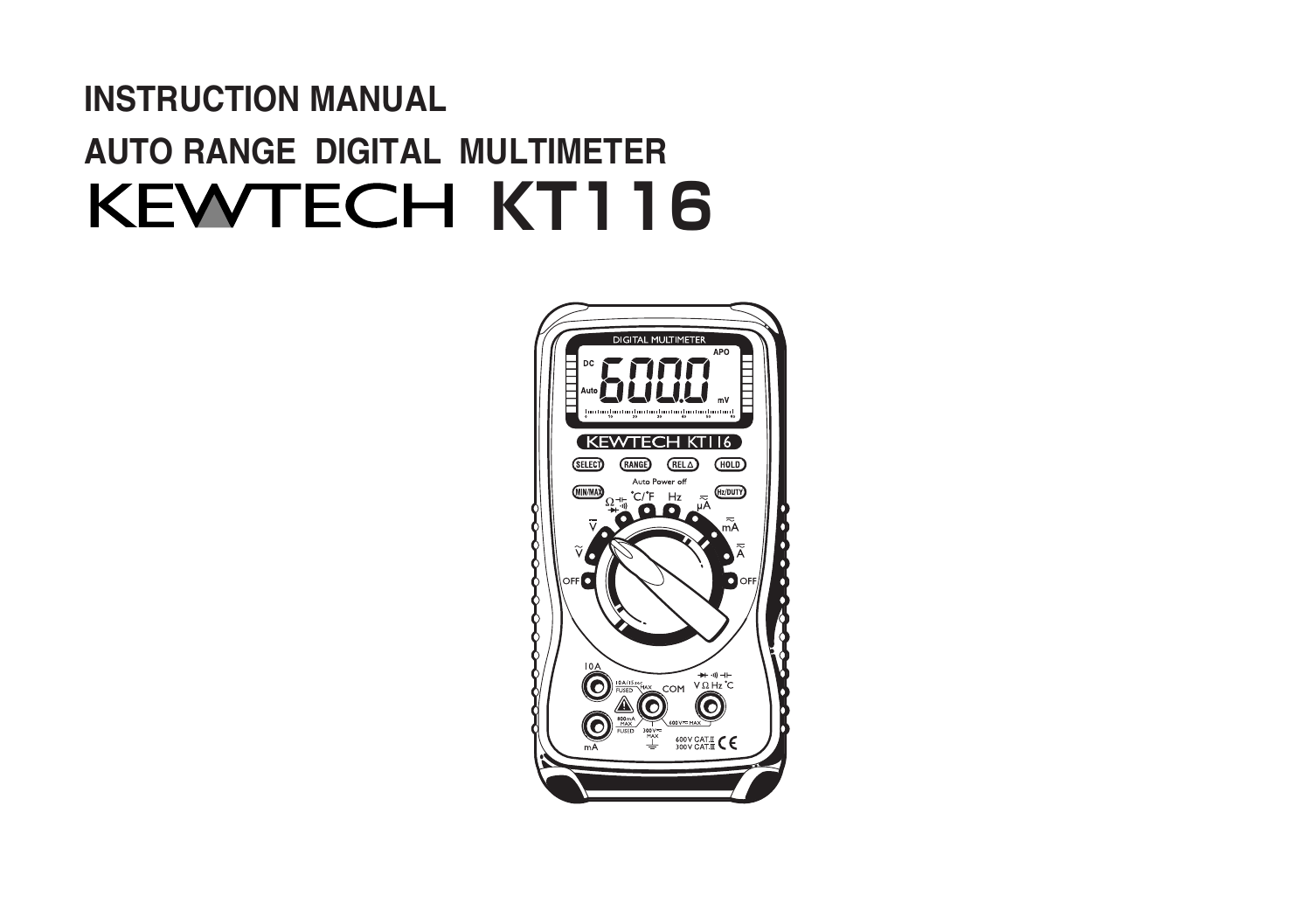### 1. Safety Warnings

This instrument has been designed, manufactured and tested according to the following standards.

IEC 61010-1 Measurement CAT.**Ⅲ** 300V Pollution degree 2

IEC 61010-031

IEC 61326

This instruction manual contains warnings and safety rules which must be observed by the user to ensure safe operation of the instrument and retain it in safe condition. Therefore, read through these operating instructions before using the instrument.

#### **WARNING**

- Read through and understand instructions contained in this manual before starting using the instrument.
- Save and keep the manual handy to enable quick reference whenever necessary.
- This instrument should only be used by suitably trained person and be sure to follow measurement procedures described in the manual. KEWTECH assumes no responsibility for damage and injury caused by misuse or not following instructions in the manual.

● Be sure to understand and follow all safety instructions contained in the manual.

Be sure to observe the above instructions.

Failure to follow the above instructions may cause injury, instrument damage and/or damage to equipment under test.

The symbol  $\Lambda$  indicated on the instrument means that the user must refer to related parts in the manual for safe operation of the instrument. Be sure to carefully read the instructions following each  $\Lambda$  symbol in the manual.

**DANGER** is reserved for conditions and actions that are likely to cause serious or fatal injury.

**WARNING** is reserved for conditions and actions that can cause serious or fatal injury.

**CAUTION** is reserved for conditions and actions that can cause injury or instrument damage.

#### **DANGER**

- Never make measurement on the circuit in which electrical potential to ground over 300V AC/DC exists.
- Do not attempt to make measurement in the presence of flammable gasses. Otherwise, the use of the instrument may cause sparking, which can lead to an explosion.
- Be sure to keep your fingers behind the Finger barrier part of test lead.
- Never attempt to use the instrument if its surface or your hand is wet.
- Do not open the battery cover and the instrument case when making measurement.

### **WARNING**

- Never attempt to make any measurement if any abnormal conditions are noted, such as broken case, cracked test leads and exposed metal parts.
- Do not turn the Function Selector Switch with test leads connected to the instrument.
- Do not install substitute parts or make any modification to the instrument.
- Do not try to replace the batteries if the surface of the instrument is wet.
- Make sure to disconnect test leads from the device under test when opening the Battery cover for battery replacement.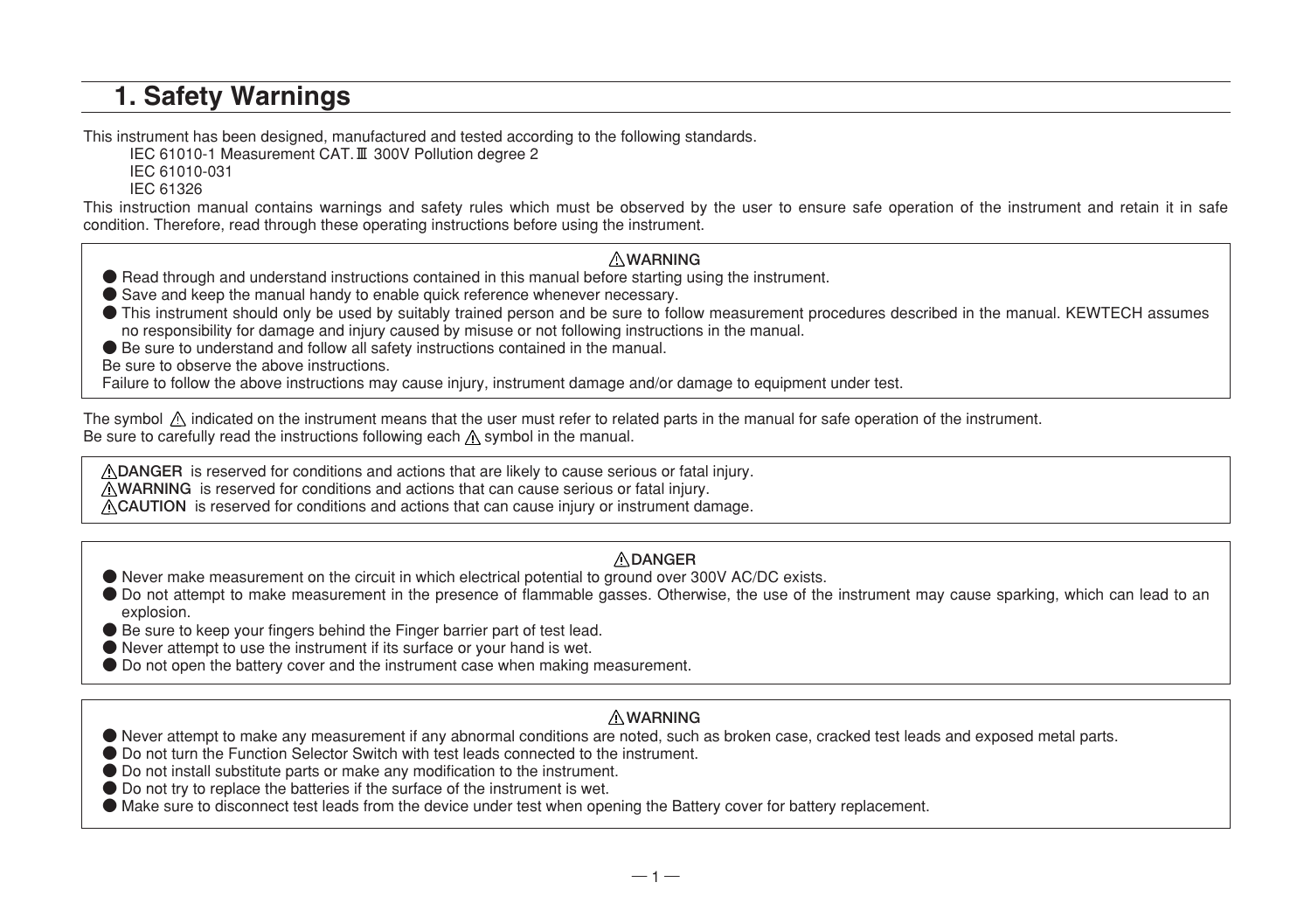#### **CAUTION** ● Always make sure to check the Function Selector Switch is setting to the appropriate range before starting measurement. ● Do not expose the instrument to the direct sun, high temperature and humidity or dewfall. ● When the instrument will note be in use for a long period, place it in storage after removing the batteries. ● Use a cloth dipped in water or neutral detergent for cleaning the instrument. Do not use abrasives or solvents. ● Allowable measurement time at 10A range of current function is 15seconds. If you carry on making measurement continuously over 15seconds, it can cause instrument damage. Please refer to following explanation of the symbols marked on the instrument or in the manual. ● Symbols : Ground  $\sim$  : AC = = : DC<br>: AC and DC Ω : Resistance **Example:** Diode :  $\theta$  : Buzzer :Capacitor Hz:Frequency °C/ °F:Temperature F:Double or reinforced insulation ● Measurement category CAT.**Ⅱ**:Primary electrical circuit of equipment with power cord for connection to outlet. CAT. Ⅲ : Primary electrical circuit of the equipment, which is supplied power from a distribution board, and cable run from a distribution board to an outlet.

### 2. Features

This instrument, KT116, is a Digital Multimeter which designed for making measurement of the low-voltage equipment.

- (1) Designed to international safety standards
	- IEC 61010-1 Measurement CAT.**Ⅲ** 300V Pollution degree 2 (7) Frequency measurement function
- IEC 61010-031 (Requirements for the hand-held probe) (8) DUTY measurement function
- (2) REL function to check the difference of measured values (Express Pulse width / Pulse period (3) Auto power off function to save battery consumption (9) Temperature measurement function  $(3)$  Auto power off function to save battery consumption  $(4)$  Data hold function
- 
- 
- 
- 
- -
- 
- (4) Data hold function (10) Current function is protected by fuse<br>(5) Diode and Continuity check function (11) Instrument is protected from mechan
	- (11) Instrument is protected from mechanical shock by holster

## 3. Specification

 $\bullet$  Measuring ranges and accuracy (23 $\pm$ 5°C, under the 45% $\sim$ 75%RH)

| Function | Ranges                                        | Measuring range                | Accuracy                                             | Note                                                                                                                  |
|----------|-----------------------------------------------|--------------------------------|------------------------------------------------------|-----------------------------------------------------------------------------------------------------------------------|
| D C V    | 600.0mV<br>6.000V<br>60.00V<br>600.0V<br>600V | $0 - 600V$<br>(5 Auto ranging) | $\pm$ 0.5%rdg $\pm$ 2dgt<br>$\pm$ 0.8%rda $\pm$ 3dat | Overload protection: 600V DC or AC  <br>rms Impedance: $10M\Omega$<br>(Only 600.0mV range is approx  <br>$100M\Omega$ |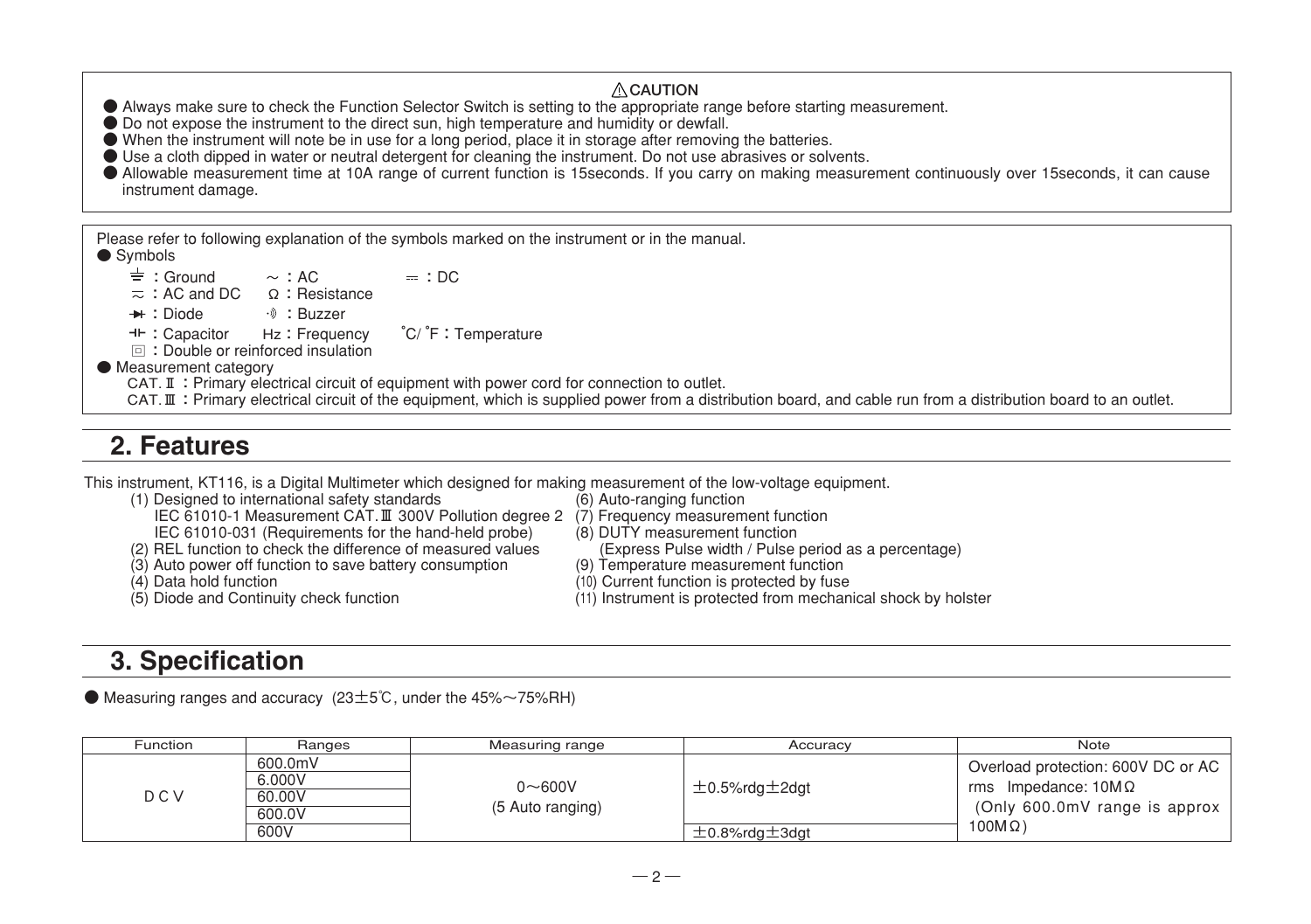|       | <b>ACV</b>         | 6.000V<br>60.00V<br>600.0V<br>600V                                                    | $0\nu$ 600V<br>(4 Auto ranging)                                                | $\pm$ 1.0%rdg $\pm$ 3dgt (50 / 60Hz)<br>$\pm$ 1.2%rdg $\pm$ 3dgt (40~400Hz)<br>$\pm$ 1.5%rdg $\pm$ 3dgt (50 / 60Hz)<br>$\pm$ 1.7%rdg $\pm$ 3dgt (40~400Hz) | Overload protection: 600V DC or AC<br>rms Impedance: $10M\Omega$<br>0.1V or less is outside the accuracy |
|-------|--------------------|---------------------------------------------------------------------------------------|--------------------------------------------------------------------------------|------------------------------------------------------------------------------------------------------------------------------------------------------------|----------------------------------------------------------------------------------------------------------|
|       | <b>DCA</b>         | 600.0 $\mu$ A<br>6000 $\mu$ A<br>60.00 m A<br>600.0mA                                 | 0~6000 $\mu$ A<br>(2 Auto ranging)<br>$0\nthicksim 600$ mA<br>(2 Auto ranging) | $±1.2\%$ rdg $±3$ dgt                                                                                                                                      | Overload protection: 0.8A/600V                                                                           |
|       | 6.000A<br>10.00A   | $0 - 10A$<br>(2 Auto ranging)                                                         | $±2.0\%$ rdg $±5$ dgt                                                          | Overload protection: 10A/600V                                                                                                                              |                                                                                                          |
| A C A |                    | 600.0 $\mu$ A<br>6000 $\mu$ A                                                         | 0~6000 $\mu$ A<br>(2 Auto ranging)                                             | $\pm$ 1.5%rdg $\pm$ 4dgt(50/60Hz)<br>$\pm$ 1.7%rdg $\pm$ 4dgt(40~400Hz)                                                                                    | Overload protection: 0.8A/600V                                                                           |
|       | 60.00mA<br>600.0mA | $0\nu$ 600mA<br>(2 Auto ranging)                                                      |                                                                                |                                                                                                                                                            |                                                                                                          |
|       |                    | 6.000A<br>10.00A                                                                      | $0 - 10A$<br>(2 Auto ranging)                                                  | $\pm$ 2.2%rdg $\pm$ 5dgt(50/60Hz)<br>$\pm$ 2.5%rdg $\pm$ 5dgt(40~400Hz)                                                                                    | Overload protection: 10A/600V                                                                            |
| Ω     | Resistance         | $600.0\Omega$<br>$6.000k\Omega$<br>$60.00k\Omega$<br>$600.0k\Omega$<br>$6.000M\Omega$ | $0\sim$ 60M $\Omega$<br>(6 Auto ranging)                                       | $±1.0\%$ rdg $±2$ dgt                                                                                                                                      | Overload protection: 600V DC or AC rms.                                                                  |
|       |                    | $60.00M\Omega$                                                                        |                                                                                | $\pm$ 2.0%rdg $\pm$ 3dgt                                                                                                                                   |                                                                                                          |

| Ranges | Description                                                    | Test condition                                                     | Note                                           |
|--------|----------------------------------------------------------------|--------------------------------------------------------------------|------------------------------------------------|
|        | Display read approximately forward voltage of diode            | Forward DC current approx.0.4mA<br>Reversed DC voltage approx.2.8V | It can not display bar graph on diode<br>range |
|        | Built-in buzzer sounds if resistance is less then $100 \Omega$ | Open circuit voltage approx.0.5V                                   | Overload protection: 600V DC or AC rms.        |

| Function    | Ranges        | Measuring range                                                                                                                                    | Accuracy                                                                               | Note                                   |
|-------------|---------------|----------------------------------------------------------------------------------------------------------------------------------------------------|----------------------------------------------------------------------------------------|----------------------------------------|
|             | 40.00nF       | $0.01nF \sim 4000nF$<br>(6 Auto ranging)                                                                                                           | $\pm$ 3.0%rdg $\pm$ 10dgt                                                              |                                        |
|             | 400.0nF       |                                                                                                                                                    | $±2.5\%$ rdg $±5$ dgt                                                                  |                                        |
| Capacitance | 4.000 $\mu$ F |                                                                                                                                                    |                                                                                        | It can not display bar graph on        |
|             | 40.00 $\mu$ F |                                                                                                                                                    |                                                                                        | capacitance range                      |
|             | 400.0 $\mu$ F |                                                                                                                                                    | $±5.0\%$ rdg $±10$ dgt                                                                 |                                        |
|             | 4000 $\mu$ F  |                                                                                                                                                    |                                                                                        |                                        |
|             | 10Hz          | $1Hz \sim 10MHz$<br>(7 Auto ranging)<br>Input which can be<br>measured: Voltage:<br>$\sim$ 1MHz = more than 1.5V<br>$1 \sim 10$ MHz = more than 2V |                                                                                        |                                        |
|             | 100Hz         |                                                                                                                                                    |                                                                                        |                                        |
|             | 1000Hz        |                                                                                                                                                    | $±0.1\%$ rdg $±5$ dgt                                                                  | It can not display bar graph on        |
|             | 10kHz         |                                                                                                                                                    |                                                                                        | frequency range                        |
| Frequency   | 100kHz        |                                                                                                                                                    |                                                                                        |                                        |
|             | 1000kHz       |                                                                                                                                                    |                                                                                        | Overload protection: 600V DC or AC rms |
|             | 10MHz         |                                                                                                                                                    |                                                                                        |                                        |
|             | <b>DUTY</b>   | $0.1 - 99.9%$<br>(Pulse width/Pulse period)                                                                                                        | $\pm$ 2.0%rdg $\pm$ 2dgt Frequency lower then<br>10kHz Sensitivity: sine wave 0.6V rms |                                        |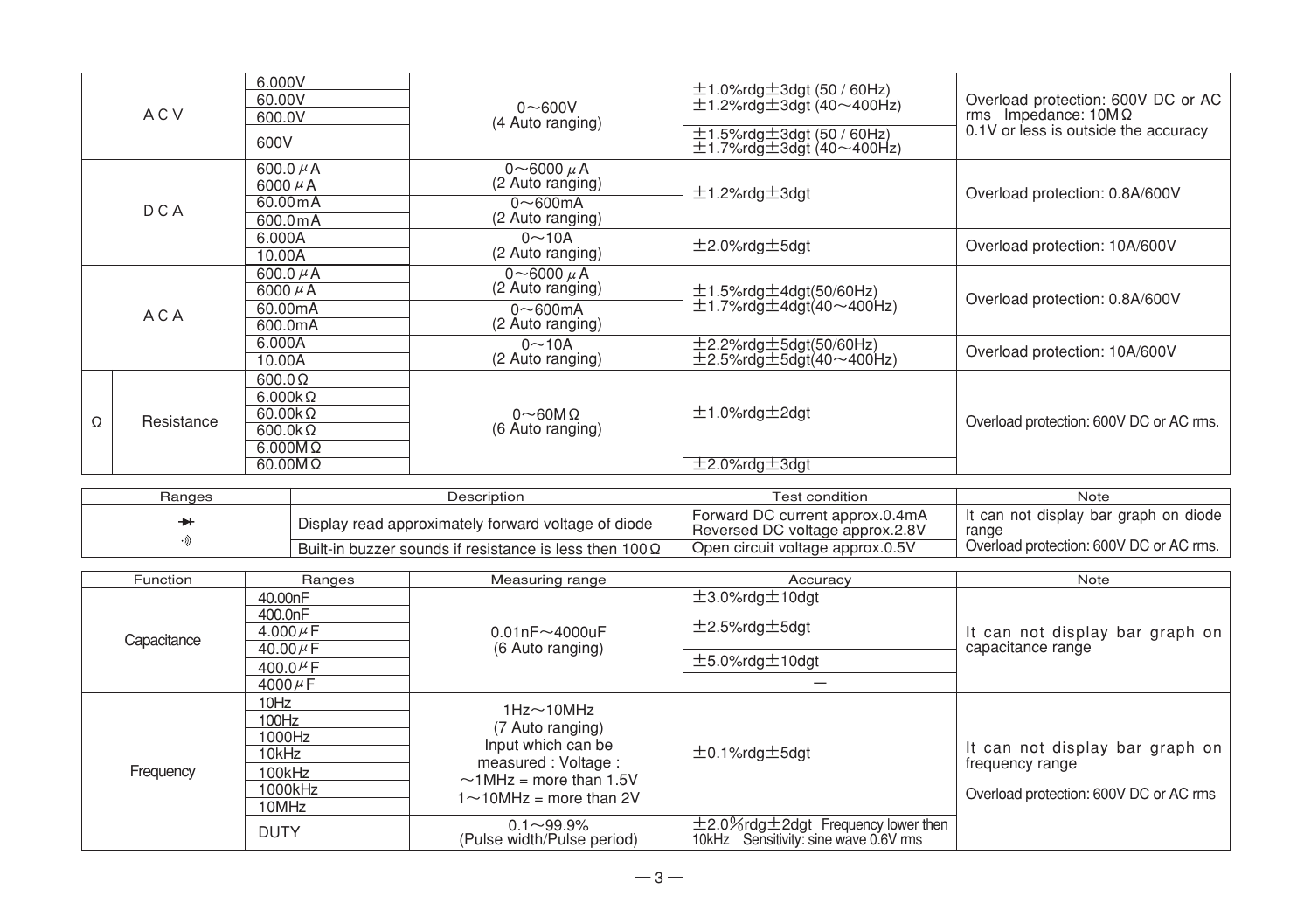| Ranges                                                                                                                                                                                                                                                                                                                                                                                                                                                                                                                                                                                                                                                                                                                                                                                                                                                                                                                                                                                                                                                                                                                                                                       | Accuracy                                                                                                                                                                                                                                                                                                                                                                                                                           | <b>Test condition</b>        | Note                                                                                                               |  |
|------------------------------------------------------------------------------------------------------------------------------------------------------------------------------------------------------------------------------------------------------------------------------------------------------------------------------------------------------------------------------------------------------------------------------------------------------------------------------------------------------------------------------------------------------------------------------------------------------------------------------------------------------------------------------------------------------------------------------------------------------------------------------------------------------------------------------------------------------------------------------------------------------------------------------------------------------------------------------------------------------------------------------------------------------------------------------------------------------------------------------------------------------------------------------|------------------------------------------------------------------------------------------------------------------------------------------------------------------------------------------------------------------------------------------------------------------------------------------------------------------------------------------------------------------------------------------------------------------------------------|------------------------------|--------------------------------------------------------------------------------------------------------------------|--|
| $^{\circ}$ C / $^{\circ}$ F                                                                                                                                                                                                                                                                                                                                                                                                                                                                                                                                                                                                                                                                                                                                                                                                                                                                                                                                                                                                                                                                                                                                                  | $\pm$ (5°C+5dgt)+accuracy of temperature probe<br>$-50\sim0$ °C<br>$\pm$ (9°F+5dgt)+accuracy of temperature probe<br>$-58 - 32$ °F<br>$\pm$ (3°C+2dgt)+accuracy of temperature probe<br>$0 \sim 150^{\circ}$ C<br>$\pm$ (5°F+2dgt)+accuracy of temperature probe<br>$32 - 302^{\circ}$ F<br>$\pm$ (2%+2dgt)+accuracy of temperature probe<br>$150\sim700^{\circ}$ C<br>$\pm$ (2%+2dgt)+accuracy of temperature probe<br>302~1292°F | $1^{\circ}$ C/ $1^{\circ}$ F | NiCr-NiSi sensor<br>If can not display bar graph on temperature<br>range<br>Overload protection: 600V DC or AC rms |  |
| ● Standards<br>IEC61010-1 Measurement CAT. III 300V, pollution degree 2 / Measurement CAT. II 600V, pollution degree 2<br>IEC61010-031                                                                                                                                                                                                                                                                                                                                                                                                                                                                                                                                                                                                                                                                                                                                                                                                                                                                                                                                                                                                                                       |                                                                                                                                                                                                                                                                                                                                                                                                                                    |                              |                                                                                                                    |  |
| • Mode of operation<br>• Indication<br>● Over range display                                                                                                                                                                                                                                                                                                                                                                                                                                                                                                                                                                                                                                                                                                                                                                                                                                                                                                                                                                                                                                                                                                                  | <b>IEC61326</b><br>$\triangle \Sigma$ mode<br>LCD maximum value 6000 (ACV/A, DCV/A, $\Omega$ ) / maximum value 9999 (Hz) / maximum valve 4000 (F), units, symbols<br>"OL" symbol is displayed on the LCD.<br>"OL" displayed when exceeding the measuring ranges. (except for AC/DC 600V ranges and AC/DC 10A ranges and Temperature<br>function.)                                                                                  |                              |                                                                                                                    |  |
| Auto-ranging                                                                                                                                                                                                                                                                                                                                                                                                                                                                                                                                                                                                                                                                                                                                                                                                                                                                                                                                                                                                                                                                                                                                                                 | Range shifts to upper range when indicated value is more than 6040.                                                                                                                                                                                                                                                                                                                                                                |                              |                                                                                                                    |  |
| Range shifts to lower range when indicated value is less than 560.<br>● Sampling rate<br>approx. 400ms<br>● Operating Environmental<br>$-$ indoor use<br>conditions<br>-altitude up to 2000m<br>• Temperature & Humidity range<br>23℃ $±5$ °C Relative humidity: less than 75%<br>(quaranteed accuracy)<br>● Operating Temperature &<br>Humidity range<br>$0^{\circ}$ C $\sim$ +40 $^{\circ}$ C<br>Relative humidity: less than 80%<br>Storage Temperature &<br>$-20^{\circ}$ C $\sim$ +60 $^{\circ}$ C Relative humidity: less than 90%<br>Humidity range<br>It should be more than 100M $\Omega$ /DC1000V between electrical circuit and enclosures.<br>Insulation Resistance<br>It should be more than AC3700V/ for one minute between electrical circuit and enclosures.<br>● Withstand Voltage<br>● Overload Protection<br>720V (RMS.) 10 seconds<br>Voltage function<br>Resistance function<br>600V (RMS.) 10 seconds<br>600V (RMS.) 10seconds<br>Capacitance function<br>600V (RMS.) 10 seconds<br>Frequency function<br>600V (RMS.) 10 seconds<br>Temperature function<br>Protected by 600V 0.8A fuse<br>Current function: uA, mA<br>Protected by 600V 10A fuse<br>А |                                                                                                                                                                                                                                                                                                                                                                                                                                    |                              |                                                                                                                    |  |
| <b>O</b> Dimensions / Weight<br>Power source<br>Accessories<br>$\bullet$ Fuse                                                                                                                                                                                                                                                                                                                                                                                                                                                                                                                                                                                                                                                                                                                                                                                                                                                                                                                                                                                                                                                                                                | approx. $161(L) \times 82(W) \times 50(D)$ mm / approx. $280q$ (including batteries, holster installation)<br>Two R6P(AA)1.5V or equivalent<br>Test lead 1set / R6P (AA) 2p.c.s / Holster 1 / "K" Temperature Probe 1 / Instruction manual 1<br>F600V/800mA (fast acting type), $\phi$ 6.3 x 32mm / F600V/10A(fast acting type), $\phi$ 6.3 x 32mm                                                                                 |                              |                                                                                                                    |  |

△ CAUTION<br>● The voltage shown above is the overload protection(overvoltage protection)for the instrument. Make sure not to exceed the value of voltage shown above.<br>● In locations subject to radio frequency interference, t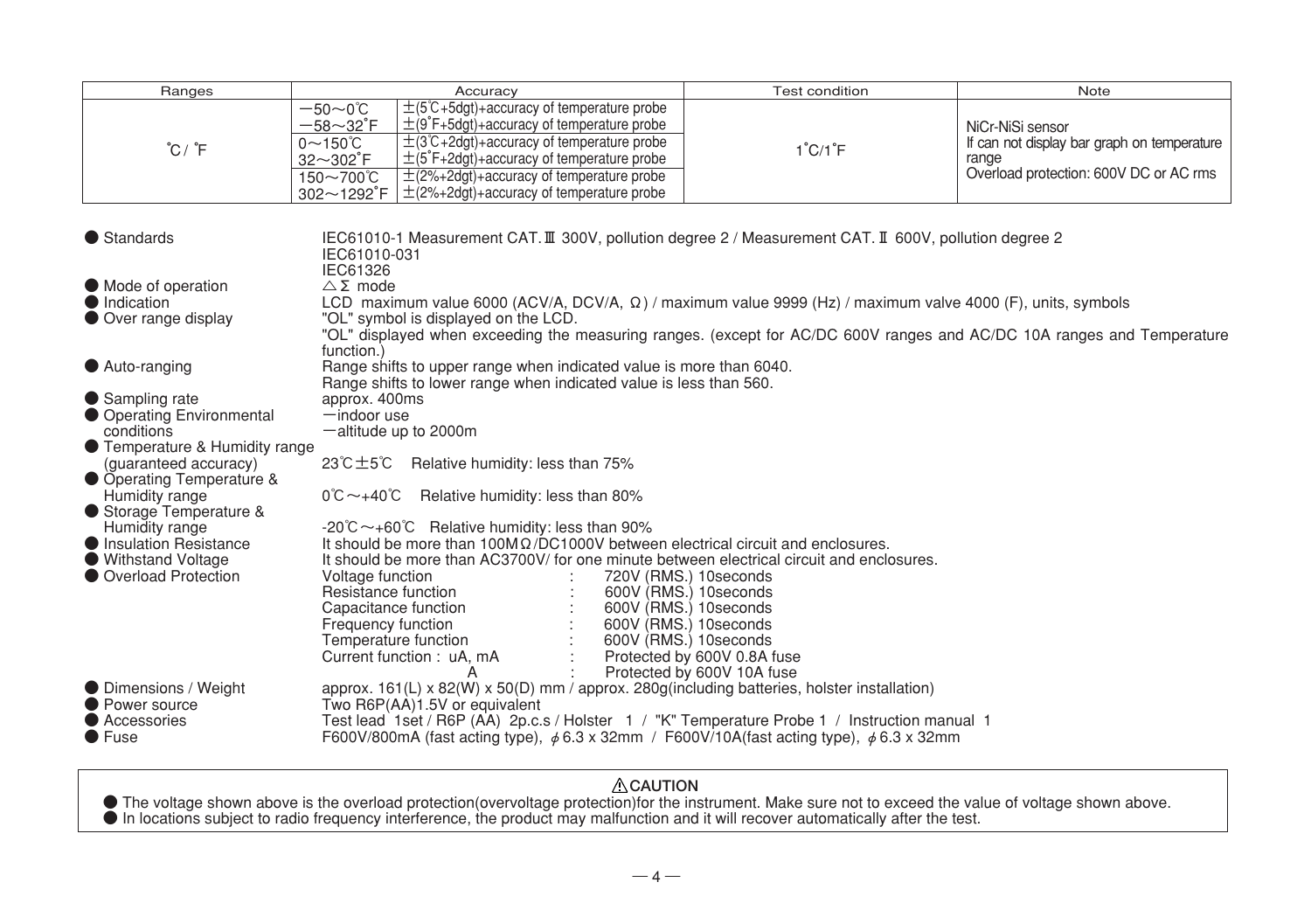### 4. Instrument Layout



①Function Selector Switch ②Display ③MIN/MAX Key ④SELECT Key ⑤RANGE Key ⑥REL Key ⑦HOLD Key ⑧Hz/DUTY Key ⑨Measuring terminal (V/Ω/Hz/℃) ⑩Measuring terminal (COM) ⑪Measuring terminal (10A) ⑫Measuring terminal (mA) ⑬Test Leads ⑭Holster ⑮"K" Temperaturer Probe

### 5. Preparation

**5-1 Checking Battery Voltage**

Set the Function Selector Switch to other positions except the OFF position. Battery Voltage is enough if indication is clear and **For a** symbol is not indicated in this bout. If  $\blacksquare$  symbol is indicated or no indication on the display, follow to the Battery. Replacement procedures shown in section 9 in this document and replace with new batteries.

### 6. Measurements

**6-1 Voltage Measurement (DCV, ACV)**

#### **DANGER**

- To avoid the danger of getting electrical shock, never make measurement on a circuit over 600V AC/DC. (electrical potential to ground 300V AC/DC)
- Do not operate Function Selector Switch during measurement.
- Do not make measurement when opening the battery cover and the instrument case.

#### 6-1-1 DC Voltage Measurement (DCV)

- (1) Insert the black test lead plug into the COM terminal and the red test lead plug into the VΩHz ℃ terminal.
- 
- (2) Set the Function Selector Switch to " ⊽ " position.(Then, "DC", "Auto" and "mV" symbols are indicated on the display.)<br>(3) Connect the black test lead to the negative side of the circuit under the test and the red tes is indicated on the display. If you connect the test leads the other way, "ー" symbol is indicated on the display.
- 6-1-2 AC Voltage Measurement (ACV)
	- (1) Insert the black test lead plug into the COM terminal and the red test lead plug into the VΩHz ℃ terminal.
	- (2) Set the Function Selector Switch to "  $\breve{\mathsf{V}}$  " position.(Then, "AC", "Auto", and "V" symbols are indicated on the display.)<br>(3) Connect the test leads to the circuit under test.
	-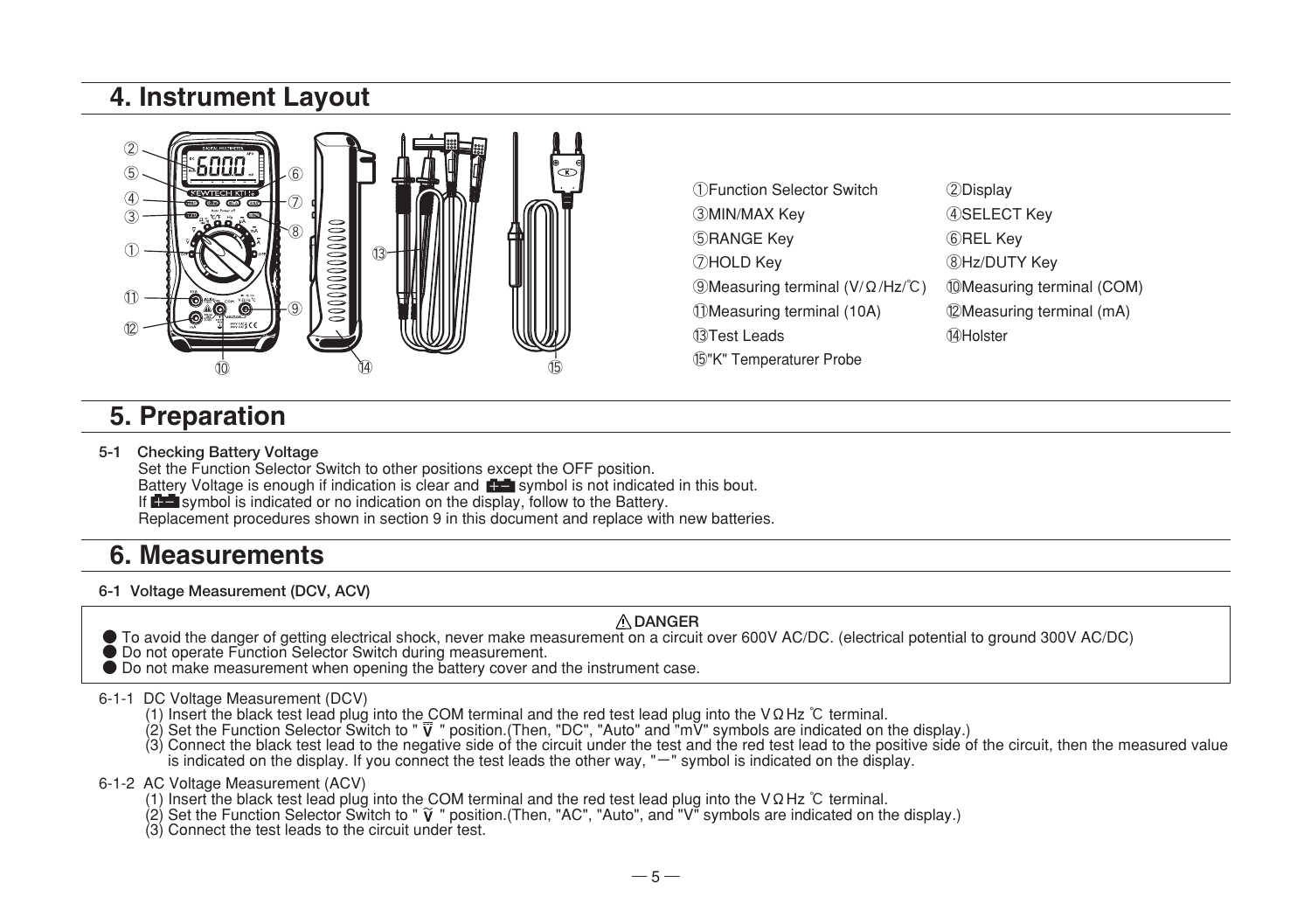Measured value is indicated on the display.

Note) When you make measurement of the voltage less than 0.1V at the AC6V range, the measurement value cannot be indicated correctly. Even if short-circuit the input line at the range of AC6V,  $1 \sim$ 3dgt may remain indicated. In that case, by pressing "REL" Key, "0" will be indicated.

#### **6-2 Current Measurement (DCA/ACA)**

#### **DANGER**

- 
- Do not apply voltage to the current measuring terminals.<br>● To avoid the danger of getting electrical shock, never make measurement on a circuit over 600V AC/DC. (electrical potential to ground 300V AC/DC)<br>● Do not opera
- 
- 

#### 6-2-1 DC Current Measurement (up to 600mA)

- (1) Insert the black test lead plug into the COM terminal and the red test lead plug into the mA terminal.
- (2) Set the Function Selector Switch to the appropriate "uA" or "mA" position.
	- In case that the measurement current is 6000uA or less, set the Function Selector Switch to "uA" position, and it is 600.0mA or less, set the Function Selector Switch to "mA" position.(Then, "DC", "Auto" and "uA"or "mA" symbols are indicated on the display.)
- (3) Power off the circuit under test.
- $(4)$  Connect the black test lead to the negative side of the circuit under the test and the red test lead to the positive side of the circuit so the instrument is in the series with the circuit
- (5) Power on the circuit under test.
- (6) Measured value is indicated on the display.
	- If you connect the test leads the other polarity, "ー" symbol is indicated on the display.
- 6-2-2 DC Current Measurement (up to 10A)

#### **CAUTION**

- For safety sake, the measuring time on 10A range should be 15 seconds or less. Interval time between 2 measurements should be greater than 15 minutes. If you carry on making measurement continuously over 15 seconds, or make measurement in short interval time, it may cause error of measurement and instrument damage.
	- (1) Insert the black test lead plug into COM terminal and the red test lead plug into the 10A terminal.
	- (2) Set the Function Selector Switch to the "A" position.(Then, "DC", "Auto" and "A" symbols are indicated on the display.)
	- (3) Power off the circuit under test.
	- $(4)$  Connect the black test lead to the negative side of the circuit under the test and the red test lead to the positive side of the circuit so the instrument is in the series with the circuit.
	- (5) Power on the circuit under test.
	- (6) Measured value is indicated on the display.
		- If you connect the test leads the other polarity, "ー" symbol is indicated on the display.

#### 6-2-3 AC Current Measurement (up to 600mA)

- (1) Insert the black test lead plug into the COM terminal the red test lead plug into the mA terminal.
- (2) Set the Function Selector Switch to the appropriate "uA" or "mA" position. In the case of the measurement current is 6000uA or less, set the Function Selector Switch to "uA" position, and it is 600.0mA or less, set the Function Selector Switch to "mA" position.(Then, "DC", "Auto" and "uA"(or "mA") symbols are indicated on the display.)
- (3) Set the instrument to AC mode by pressing "SELECT" Key.(Then, "AC" symbol is indicated on the display.)
- (4) Power off the circuit under test.
- (5) Connect the test leads to the circuit under test so the instrument is in the series.
- (6) Power on the circuit under test.
- (7) Measured value is indicated on the display.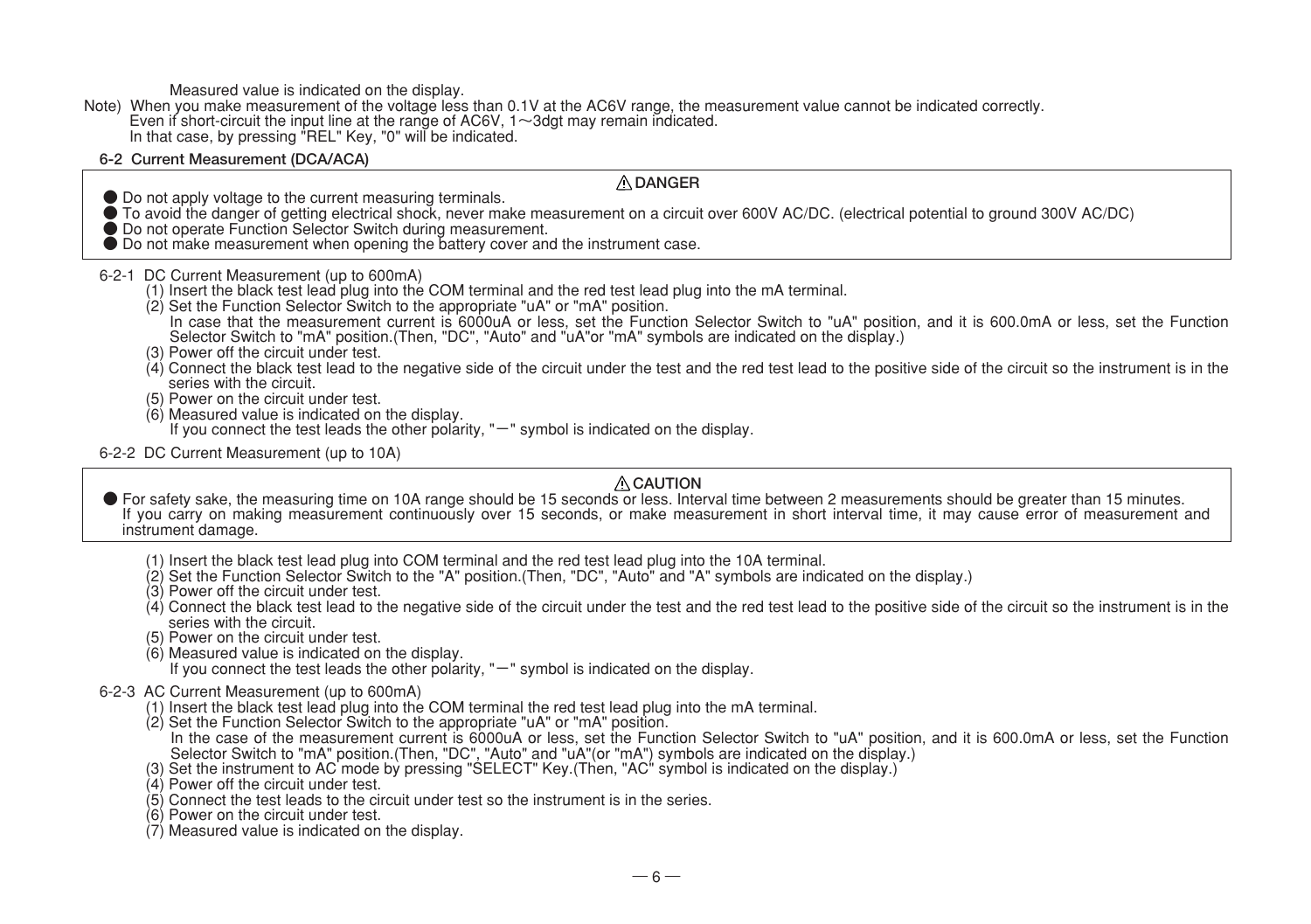6-2-4 AC Current Measurement (up to 10A)

#### **CAUTION**

● For safety sake, the measuring time on 10A range should be 15 seconds or less. Interval time between 2 measurements should be greater than 15 minutes. If you carry on making measurement continuously over 15 seconds, or make measurement in short interval time, it may cause error of measurement and instrument damage.

- (1) Insert the black test lead plug into the COM terminal and the red test lead plug into the 10A terminal.
- 
- (2) Set the Function Selector Switch to "A" position.(Then, "DC", "Auto" and "A" symbols are indicated on the display.)<br>(3) Set the instrument to AC mode by pressing "SELECT" Key.(Then, "AC" symbol is indicated on the disp
- (4) Power off the circuit under test.
- $(5)$  Connect the test leads to the circuit under test so the instrument is in the series.
- (6) Power on the circuit under test.
- (7) Measured value is indicated on the display.

#### **6-3 Resistance Measurement (Ω/ Diode check/ Continuity Check/ Capacitance)**

#### **DANGER**

- To avoid the danger of getting electrical shock, never make measurement of the circuit in which electric potential exists. Do not make measurement when opening the battery cover and the instrument case.
	-
- 6-3-1 Resistance Measurement
	- (1) Insert the black test lead plug into the COM terminal and the red test lead plug into the VΩHz ℃ terminal.
	- (2) Set the Function Selector Switch to "Ω" position.(Then, "Auto" and "MΩ" symbols are indicated on the display.)
	- Make sure that the "OL." symbol is indicated on the display at this bout, then short the test lead tips and check "0" is indicated on the display.
	- (3) Connect the test leads to both ends of the resistance under test.
	- Measured value is indicated on the display.
- Note) Even if short the test lead tips, indicated value may not be "0". But this is because of the resistance of test leads and not a failure. In that case, by pressing "REL" Key, "0" will be indicated.

#### 6-3-2 Diode Check

- (1) Insert the black test lead plug into the COM terminal the red test lead plug into the VΩHz ℃ terminal.
- (2) Set the Function Selector Switch to "Ω" position.(Then, "Auto" and "MΩ" symbols are indicated on the display.)
- (3) Press the "SELECT" Key one time and set the instrument to Diode Check mode.
- (Then,  $"\blacktriangleright"$  and "V" symbols are indicated on the display.) Make sure that the "OL." symbol is indicated on the display at this bout, then short the test lead tips and check "0" is indicated on the display.
- (4) Connect the black test lead to the cathode side of the Diode and the red test lead to the anode side of the Diode. Forward voltage of Diode is indicated on the display.
- (5) Connect the black test lead to the anode side of the Diode and the red test lead to the cathode side of the Diode. Normally, "OL." symbol is indicated on the display.
- Conclusion : Diode is OK if the instrument complies with above items(4) and (5).

Note) Open-circuit voltage between measuring terminals is approx.2.8V.(measuring current approx. 0.4mA)

- 6-3-3 Continuity Check
	- (1) Insert the red test lead plug into the VΩHz ℃ terminal and the black test lead plug into COM terminal.
	- (2) Set the Function Selector Switch to "Ω" position.(Then, "Auto" and "MΩ" symbols are indicated on the display.)
	- (3) Press the "SELECT" Key twice and set the instrument to Continuity Check mode.
		- (Then, "  $\cdot$ ) " and " $\Omega$ " symbols are indicated on the display.)

Make sure that the "OL." symbol is indicated on the display at this bout, then short the test lead tips and check "0" is indicated on the display and check if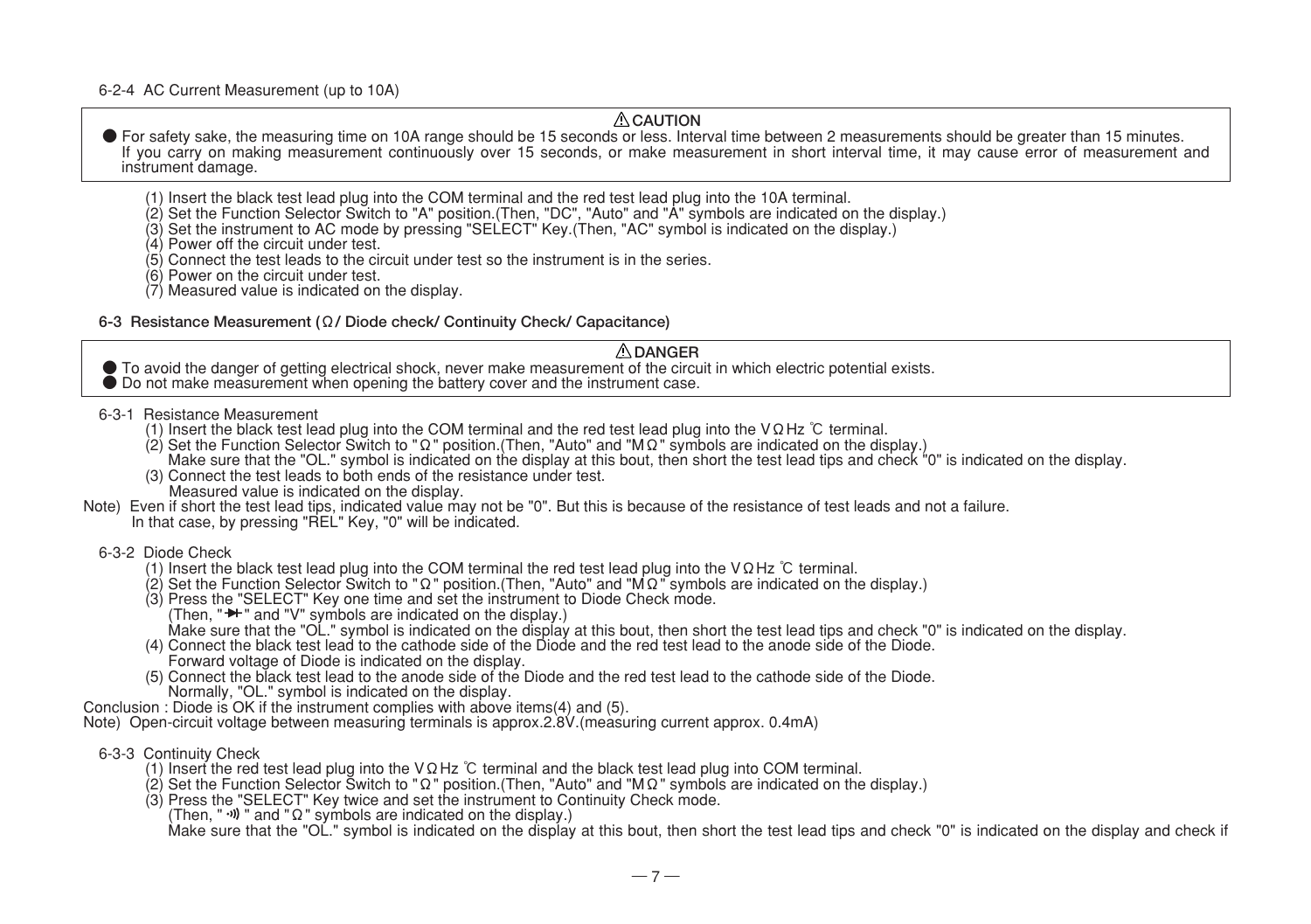the buzzer beeps.

- (4) Connect the test leads to both ends of the resistance under test.
- Measured value is indicated on the display. The buzzer beeps below about 100Ω.
- Note) Even if short the test lead tips, indicated value may not be "0". But this is because of the resistance of test leads and not a failure. In that case, by pressing "REL" Key, "0" will be indicated.

6-3-4 Capacitance Measurement

#### **DANGER**

- To avoid the danger of getting electrical shock, never make measurement of the circuit in which electric potential exists.<br>● Do not make measurement when opening the battery cover and the instrument case.
- 
- Make sure to discharge the capacitor before making measurement.

|  | (1) Insert the black test lead plug into the COM terminal and the red test lead plug into the V $\Omega$ Hz $\degree$ terminal. |  |
|--|---------------------------------------------------------------------------------------------------------------------------------|--|

- (1) Insert the black test lead plug into the COM terminal and the red test lead plug into the VΩHz °C terminal.<br>(2) Set the Function Selector Switch to "Ω" position.(Then, "Auto" and "MΩ" symbols are indicated on the disp
- (3) Press the "SELECT" Key three times and set the instrument to Capacitance Measurement mode.
- (4) Press the "REL" Key and "0" shall be indicated.(Then, "△" symbol is indicated on the display.)
- (5) Connect the test leads to both ends of the resistance under test. Measured value is indicated on the display.
- Measuring unit "nF" / "uF" is automatically chosen and indicated due to the measured value.<br>Note) It may take some time according to the measuring capacitance.
- - Note) It may take some time according to the measuring capacitance. Measuring capacitance < 4uF ---------- Measuring time is about 2seconds
	- Measuring capacitance < 40uF ---------- Measuring time is about 7seconds
	- Measuring capacitance < 100uF ---------- Measuring time is about 15seconds
- **6-4 Frequency Measurement**

#### **DANGER**

- To avoid the danger of getting electrical shocks, never make measurement on a circuit over 600V AC/DC. (electrical potential to ground 300V AC/DC)<br>● Do not operate Function Selector Switch during measurement.<br>● Do not m
- 
- - (1) Insert the black test lead plug into COM terminal and the red test lead plug into the VΩHz ℃ terminal.
	- (2) Set the Function Selector Switch to "Hz" position.(Then, "Auto" and "Hz" symbols are indicated on the display.)
	- (3) Connect the test leads to the circuit under test.
		- Measured value is indicated on the display.
		- Frequency can be measured at ACV and ACA functions by pressing "Hz/DUTY" Key.
		- Concerning with the direction for use of "Hz/ DUTY" Key, please reference to the section7-6 Hz/DUTY in this document.
- Note) The minimum input can be measured is approx. 1.5V.
	- To measure a frequency, measure the voltage on the electrical circuit in advance. Then press the "Hz/DUTY" Key to enter into frequency measurement. Readings of frequency may fluctuate or be influenced under noisy environment.

#### **6-5 Temperature Measurement**

- (1) Connect the Banana Pin of Temperature Probe with "-" mark to COM terminal and one with "+" mark to VΩHz℃ terminal respectively.
- (2) Set the Function Selector Switch to desired "℃/ °F" position.
- (3) Press "SELECT" Key to choose ℃ or °F measurement.
- (4) Put the sensor probe into the temperature field under measurement.
- (5) Read the result from the LCD panel.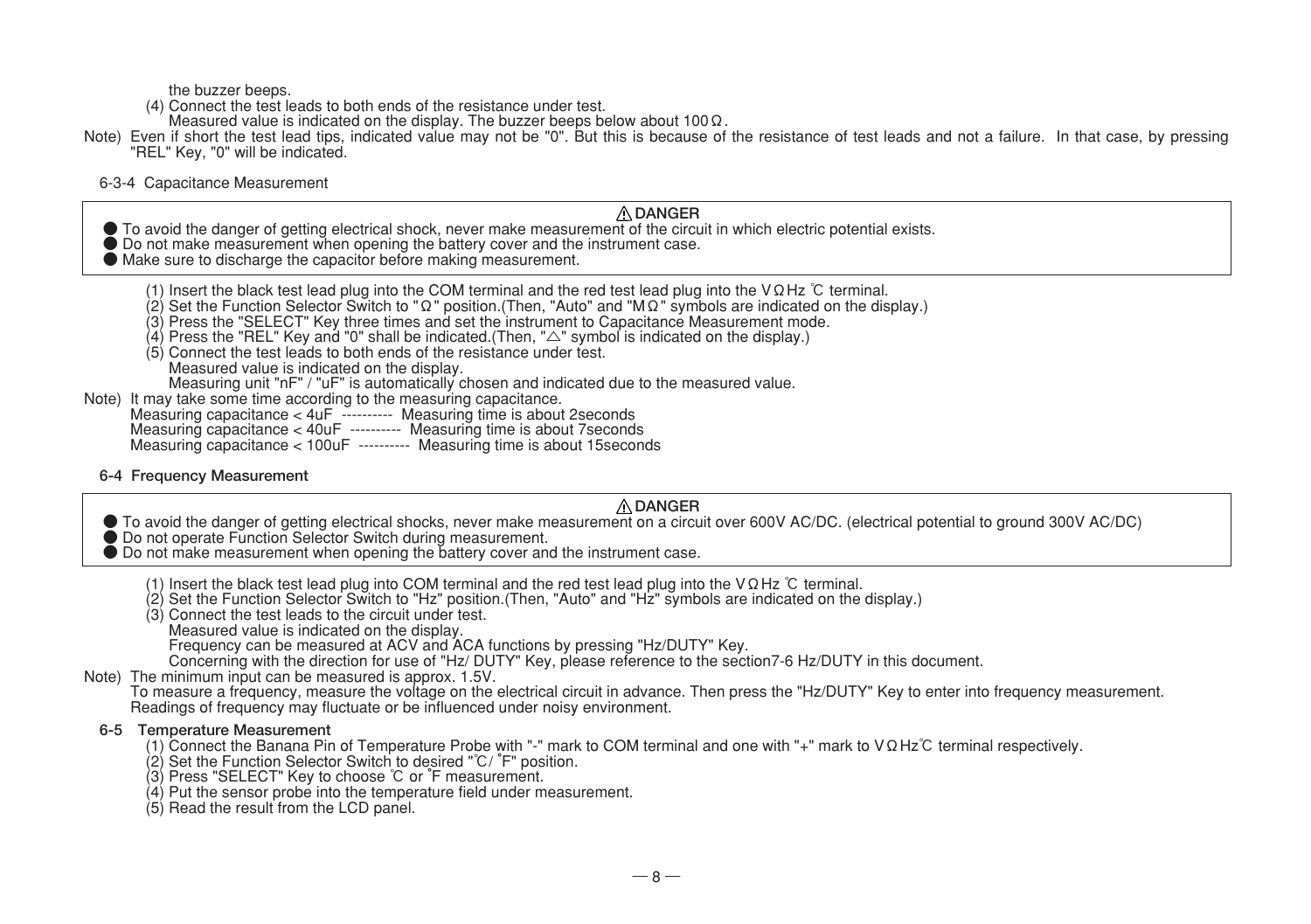### 7. How to use Function Switches

#### **7-1 SELECT Key**

This key is to chose the measuring function at Ω/ Diode Check/ Continuity/ Capacitance function and Current function(uA, mA, A). Actions at each function are as below.

 $\bigcirc$  Ω/ Diode Check/ Continuity / Capacitance function

When setting the instrument to "Ω/ Diode Check/ Continuity/ Capacitance" function, "Ω"measuring mode has been selected in the initial condition. By pressing "SELECT" Key, measuring mode changes.

 $"\Omega" \rightarrow "Diode Check" \rightarrow "Continuity Check" \rightarrow "Capacitance"$ 

● Current function (uA, mA, A)

When setting the instrument to any function of the "uA", "mA", and "A". DC Current Measuring mode has been selected in the initial condition. By pressing "SELECT" Key, measuring mode changes.

 $"DC"$   $\rightarrow$   $"AC"$ 

● Temperature function (°C, °F)

When setting the instrument to "Temperature" function, "℃" measuring mode has been selected in the initial condition. By pressing "SELECT" Key, measuring mode changes.

"°C" → "°E"

#### **7-2 MIN/MAX Key**

Press the "MIN/MAX" Key to lock MAX or MIN value, and the "MAX" or "MIN" sign will appear on the display, press it over 2 seconds to exit. It cannot display bar graph on MAX/MIN HOLD mode.

#### **7-3 RANGE Key**

At each "ACV", "DCV", "Ω", "uA", "mA" and "A" function, setting for the measuring ranges can be done manually by pressing "RANGE" Key. ("Auto" symbol disappears from the display.)

Every time when pressing "RANGE" Key, range moves.

In order to change from manual mode to Auto-ranging, there are following 2ways.

- 1) Press "RANGE" Key for 2seconds
- 2) Change to the other functions.

#### **7-4 REL Key**

The difference between measured values can be indicated on the display at each "ACV", "DCV", "Ω", "Capacitance", "Femperature", "ACA" and "DCA" function. When pressing "REL", Key, " $\triangle$ "symbol lights up and the value under measuring is stored.

After that, the difference between stored value and measuring value is indicated on the display.

It can be released by pressing the "REL" Key again, changing to the other functions.

Note) Do not press "REL" Key over 2 seconds to cause the malfunction. It can be released again by pressing "REL" Key over 2 seconds.

#### **7-5 HOLD Key**

The measured value can be hold at all functions.

By pressing "HOLD" Key, "DH" symbol indicated on the display and the indicated value can be held.

By pressing "HOLD" Key again, "DH" symbol disappears from the display and held data is released.

#### **7-6 Hz/DUTY Key**

Making measurement for frequency of input signal and DUTY(Pulse width / Pulse period).

(1) Change from normal measurement to "Frequency Measurement" and "DUTY Measurement".

Every time when pressing "Hz/DUTY" Key, it changes in the following sequence from normal measurement. "Frequency" → "DUTY" → "Normal measurement"

(2) Change Frequency and DUTY at "Hz/DUTY" function.

By pressing "Hz/DUTY" Key, it changes in the sequence : "Frequency" → "DUTY".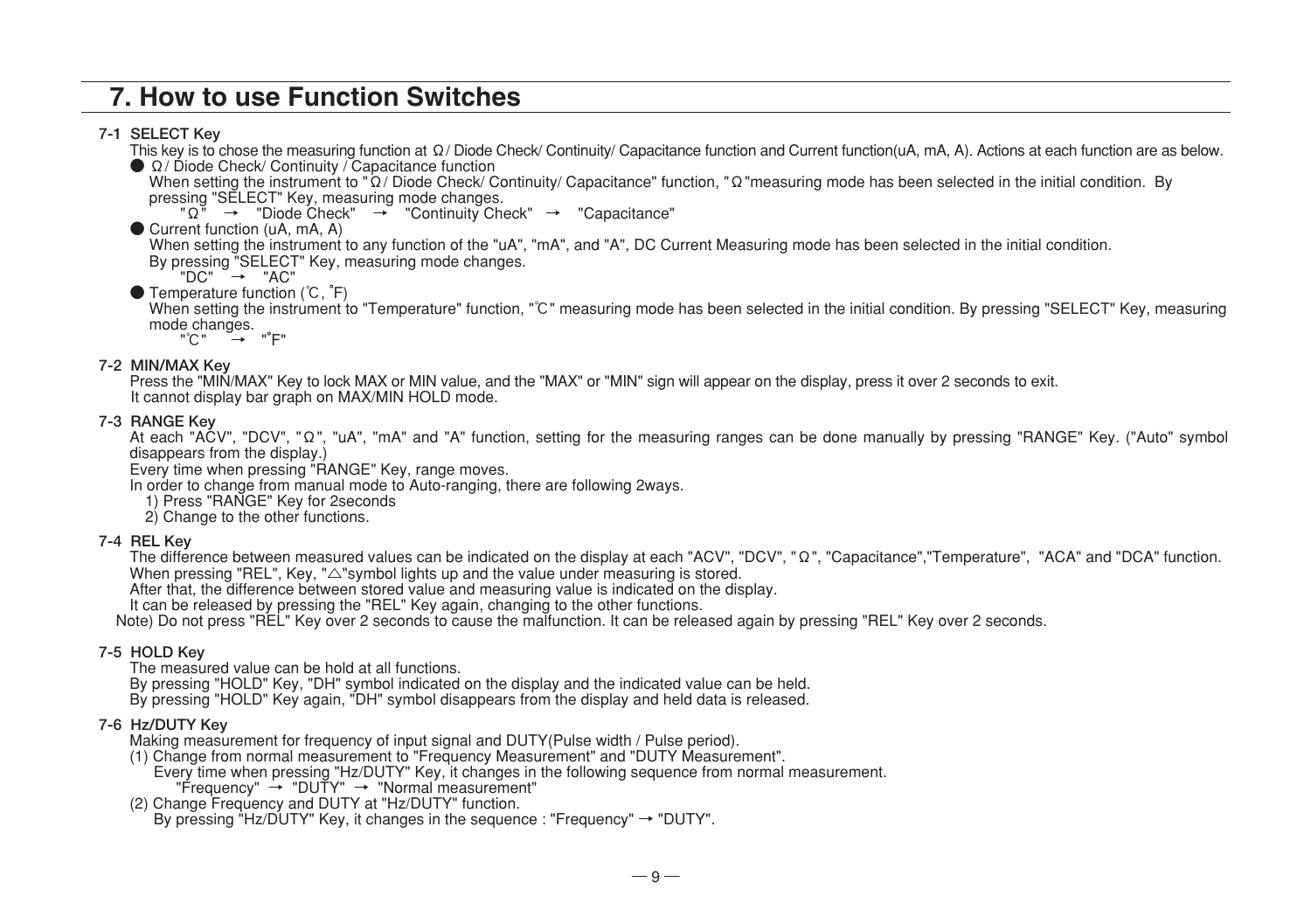### 8. Auto Power Off

Auto power off function operates when about 15minutes passed after power on this instrument.

When Auto power off function operates and the instrument powered off, the power-off statue returns to normal by pressing any key.

And it is possible to release the Auto power off function.

Turn the Function Selector Switch from OFF position to the function you want with pressing "SELECT" Key, and power on the instrument.

## 9. Battery & Fuse Replacement



### 10. Maintenance

Use a cloth dipped in water or neutral detergent for cleaning the instrument. Do not use abrasives or solvents.